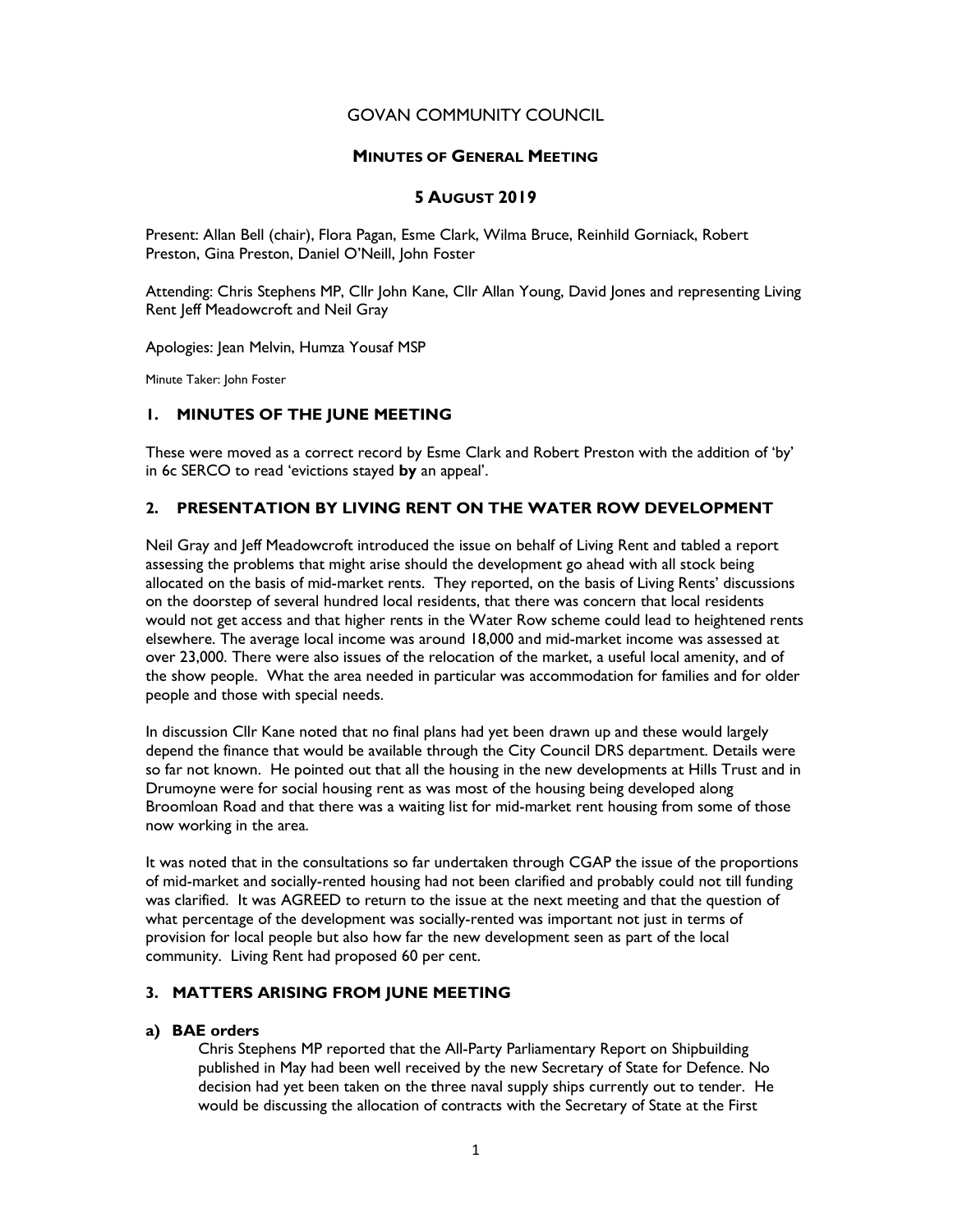Cutting of Steel for HMS Cardiff on Wednesday. If these contracts could be retrieved, then it would enable all Type 26 and potentially Type 31 Frigates to be built on the Clyde.

## b) Refugees and asylum seekers: right to work and evictions

Chris Stephens reported that despite the Appeal to the Supreme Court SERCO had continued to attempt evictions of asylum seekers. They were targeting in particular those without full English, including one asylum seeker with severe health issues, and had managed to evict two in East Glasgow and one on North Glasgow but none so far in the South West. SERCO had wrongly claimed that these were failed asylum seekers when in almost all cases they were asylum seekers on appeal. The Govan Law Centre had sought interim interdicts on this basis and recejved them in 41 cases. Three others were on appeal.

The meeting AGREED to give all support to prevent evictions and for the Council's twitter account to be used to provide warning of attempts at eviction locally. The issue should be discussed at the Community Council's Strategy Meeting.

### c) Presence of police at Council meetings

Our Secretary would write once more to Sgt Bob Anderson.

### d) Govan Fair Association

Flora reported that the Fair had marked a significant improvement on recent years. She was now on the Committee and would be helping to ensure that the improvement continued.

#### e) Blocked gullies and road flooding

The gullies at 233 to 235 Langlands Road continued blocked and the road flooded. Cllr Kane reported that he had visited the area with Dougie Gellen of LES who agreed that action on this and a number of other issues was urgent.

#### f) Rangers Community Forum

Cllr Kane reported on the last meeting and that there was a commitment to make Ibrox a site that was welcoming to all.

### g) Petition on legal position of pre-1989 Housing Association tenants now live

The minute secretary reported that the petition to the Scottish Parliament Petitions Committee for a Hearing at the Petitions Committee had gone live as of that Monday. The Petition number was PE1743 and was available

at http://www.parliament.scot/GettingInvolved/Petitions/scottishsecuretenants. It would be open till 16 September and it would be important to get the largest number of signatures possible. It was AGREED to use the Council's twitter account and website and also to issue a statement to the Evening Times. All members were urged to support as the issue affected a significant number of local tenants.

### h) Area Partnership: Cleansing procedures

It was AGREED to consider cleansing issues at the Council's Strategy meeting on 6 September. Cllr Kane reported that the new 8 day shift was now in operation. Problems of non-collection, particularly of commercial food waste, continued. Members considered that the lack of written instructions, in a variety of languages, contributed to the problem of contamination and non-collection as did the lack of green bins for general refuse. Rat infestation was worsening.

#### i) Consultation on the Transport (Scotland) Bill

There had been no response from our MSP Humza Yousaf to the letter on the Transport Bill and urging support for full municipal control of bus transport with the requisite government funding. Daniel O'Neill reported that amendments had been passed at the committee stage of the bill in favour of both direct Council ownership of services and arms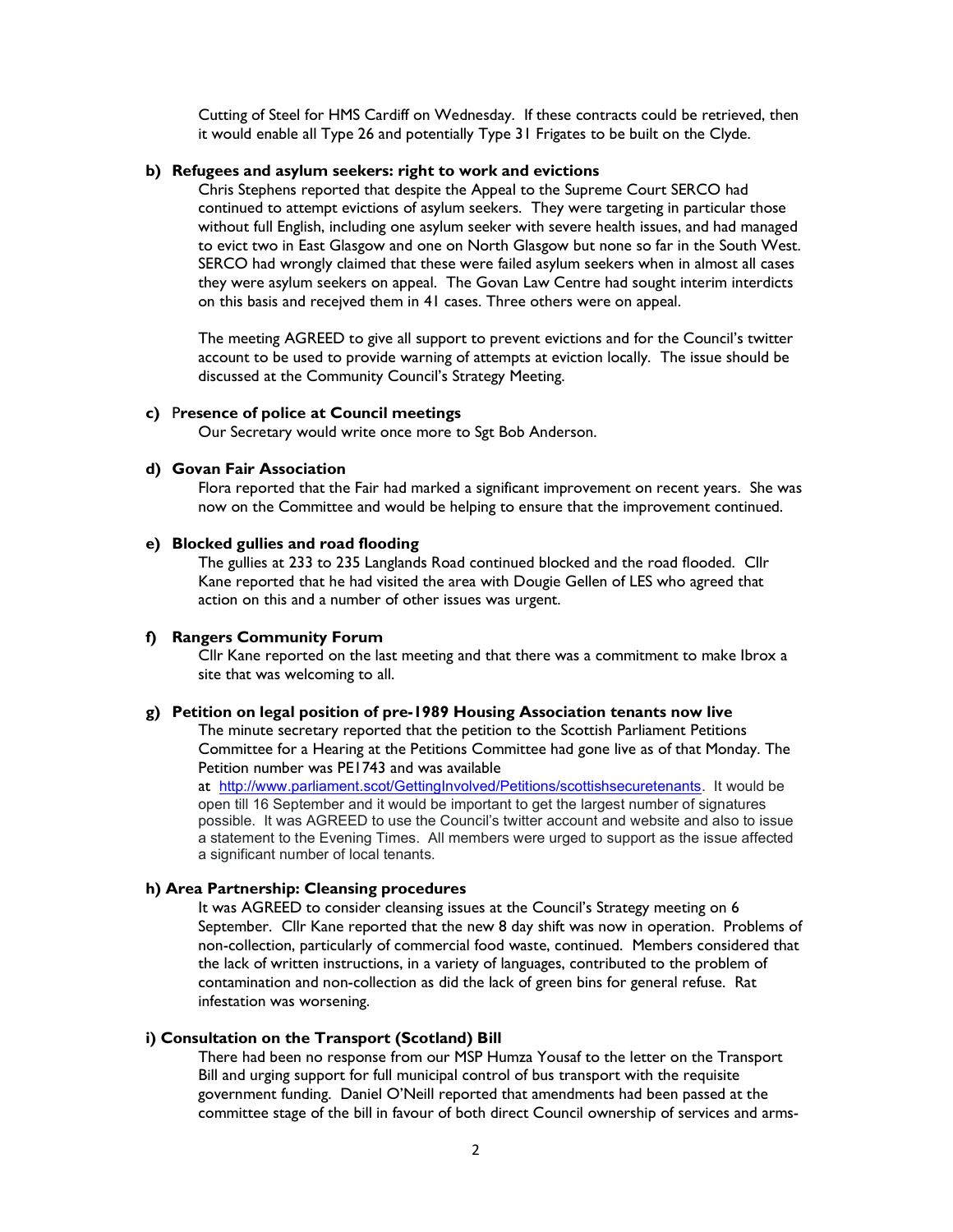length operation. The Scottish government had, however, opposed direct municipal ownership and the Bill still had to return to Parliament. He also noted that the First Group had decided to shed their bus services in Scotland and that two local authorities were already examining the possibility of taking them over. It was agreed that this issue be the second focus for the Strategy meeting.

## j) Paving of Govan Road and Burleigh Street area: issues about continuation across Central Govan

Cllr Kane agreed to make enquiries as to what steps CGAP/the City Council intended to take to improve the quality of pavements beyond the area currently being repaved around the Pearce Institute. He noted that there were problems with the design of some of the new provision and that access for Cleansing Vehicles to Beild Housing on Pearce Lane was extremely problematic. The minute secretary noted that Central Govan Tenants Association had also written about access for fire engines but had after two months still not received any response from Govan Fire Station. Cllr Kane agreed to follow this up.

## k) Elder Park

Danny O'Neill reported that action had now been taken to clear and improve the gardens around the Lady Elder statue.

#### l) Cleaning of closes in Elderpark HA areas

Wilma and Flora report that they had raised the standard of cleaning with the manager and that some action had now been taken.

## m) Paul Macalinden: consultation

Our Secretary had attended the musical events and spoke appreciatively of them.

## 4. COMMUNITY COUNCIL ORGANISATION

# a) Strategy meeting

It was AGREED that this would be held in Friday 6 September starting at 6 p.m. in the Board Room of Elderpark Workspace (if available: Our Secretary to check). The focus would be on two issues: Cleansing Services in Govan and the feasibility of the running of bus services by the City Council. Chris Stephens MP confirmed attendance. All elected members were asked to attend including our MSP.

For Cleansing services an invitation would be sent to the Director of LES and also to a representative of the relevant trade union (GMB): Chris Stephens to raise with Drew Smith. For Bus Transport an invitation should go Bruce Kiloh at SPTE and those responsible for the current feasibility study.

# b) Govan Letter

The next issue should cover, among other issues, the Strategy meeting and aim for publication by our October meeting. It was reported that Ian McCracken had requested a full run of the Govan Letter – prior to those for the last six years that were on the web. The Minute Secretary agreed to examine past files. Publication began in the early 1980s and only paper copies would survive for these years.

#### c) Computing equipment

Our Secretary had the form for the application for funding from the City Council to cover the £500 cost of a laptop plus printer/scanner to Democratic Services.

# d) Signed copy of the amended constitution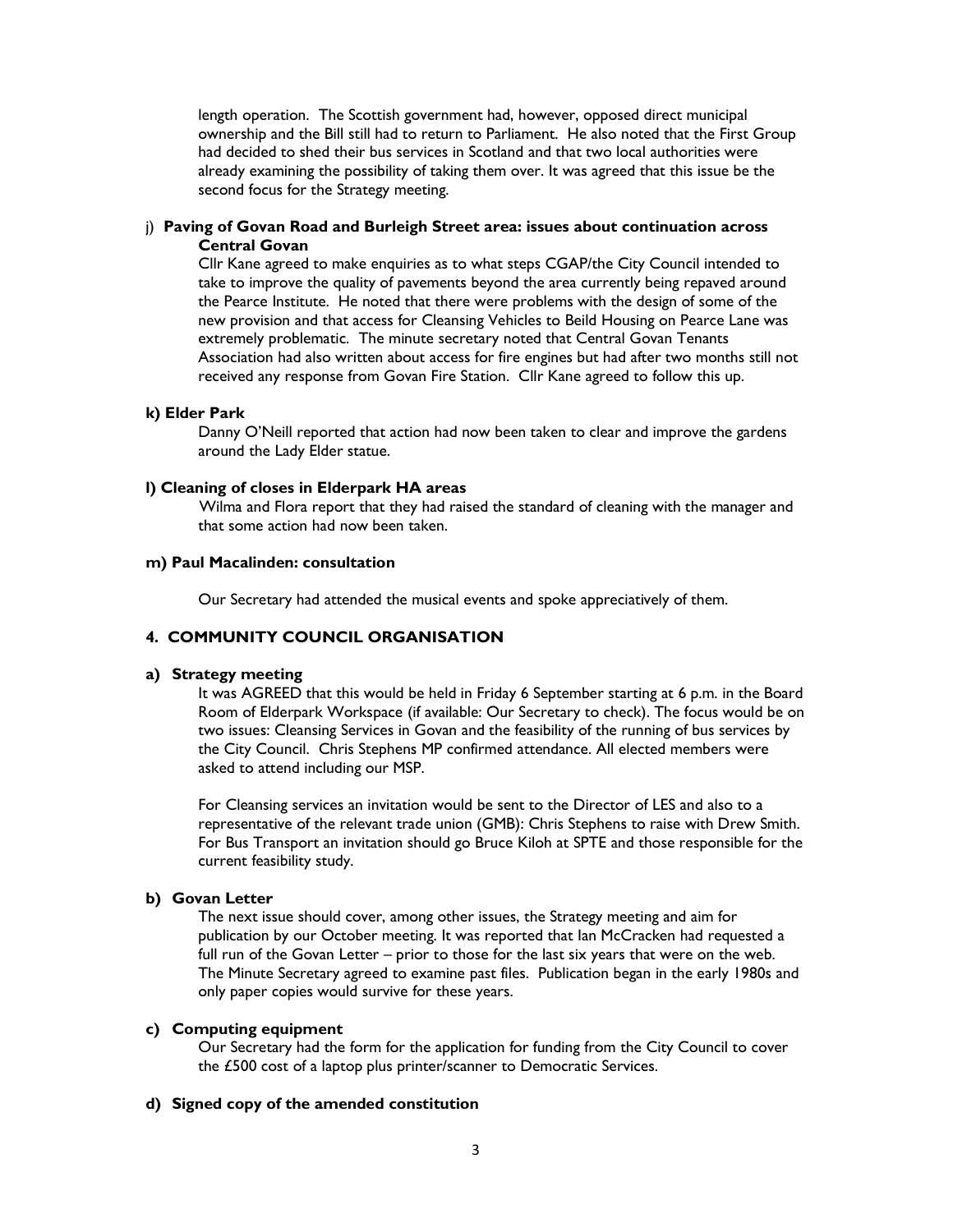This had now been signed and returned.

### 5. PLANNING

KGV Dock Demolition and reinstatement of existing scrap metal storage and loading facilities – presentation and plans available at the Pearce Institute on 11 August

### 6. CORRESPONDENCE AND SECRETARY'S REPORT

#### Unclaimed Pension Credit meeting 16 August

A letter from Keith Gibb, parliamentary assistant to Chris Stephens, gave details of the meeting being held jointly with Age Concern and Citizens Advice at the Mary Barbour Suite in the Pearce Institute on the 16th August 2019 at 11am. There were currently 3,000 households in SW Glasgow where pension credit had not been claimed – these households would also as a result probably be disqualified from free TV licences.

## 7. REPORTS FROM ELECTED MEMBERS

#### COUNCILLOR YOUNG

 Allan reported that his main casework had been focused on cleansing issues and seeking action to address the dilapidated state of local parks and green spaces. He had also been raising the need for police attendance at Community Councils at the Area Committee.

### COUNCILLOR KANE

John reported that his main commitment had been through the Thriving Places initiative and issues of anti-social behaviour. There had been a significant investment in local street work among youth: current hot spots were in the park at Govan High School and at Burndyke. He commended the work of Govan Youth Initiative who had just celebrated their  $25<sup>th</sup>$ anniversary.

John noted that the refurbishment of the Old Hills Trust was ahead of schedule and asked if there were any ex-pupils with photos (Robert Preston volunteered some). Also on the positive front Govan Housing had received final approval for a £9m window refurbishment programme covering the conservation area and there had been a useful meeting to discuss the acquisition of the Lyceum cinema.

#### CHRIS STEPHENS MP

Chris reported on meetings with the GMB on ASDA's demand that staff surrender breaks and days off. He was working to secure a joint approach by all Glasgow MPs. He was in contact with ALDI about spare school uniforms and food that could be made available free to combat school holiday poverty. He noted the First Cutting of Steel for HMS Cardiff on Wednesday 8<sup>th</sup> August and the importance of the meeting being convened on pension credit on 16 August.

Chris also reported that he had launched a private members bill in parliament that would provide greater safeguards for asylum seekers and protect from arbitrary deportation.

# 8. OTHER ISSUES

#### a) Early Day Motion commemorating the work of Dick Carabine